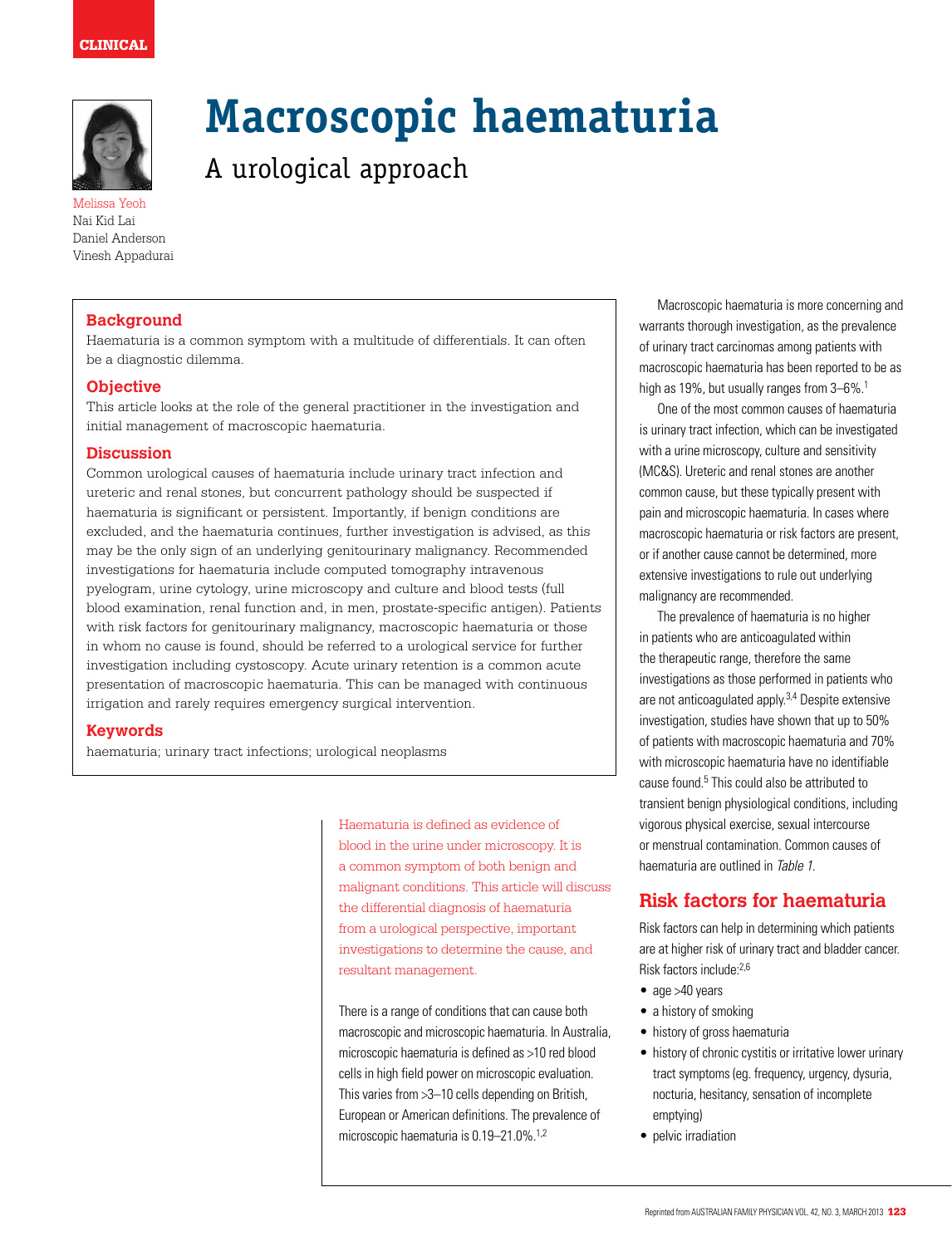• exposure to occupational chemical and dyes (eg. heavy phenacetin use, treatment with high doses of cyclophosphamide, aristolochic acid).

# **Investigations**

There are a number of recommended investigations in the assessment of haematuria, including urine sampling, blood tests and imaging (*Figure 1*).

# **Urine dipstick**

A urine dipstick can give instant results and tests for haemoglobin. It relies on Hb to catalyse the oxidation of a chromagen by organic hydrogen peroxide. Unfortunately, myoglobin, bacterial peroxidases, povidone and hypochlorite can also cause this reaction, which can result in false positives.5 Sensitivity ranges from 91–100%, specificity 65–99%, and false negatives unusual.7,8 It is advised that if a urine dipstick is positive for blood, the urine should be sent to pathology for formal testing with microscopy.9

# **Urine MC&S**

Urine MC&S is an important investigation for the assessment of haematuria. Urinary tract infections are one of the most common causes of haematuria, and this should be ruled out before an episode of haematuria is investigated further.<sup>7</sup> Samples should be sent to pathology and examined promptly, as delay can cause red cell lysis. Red cell morphology can also be useful in determining whether the source is glomerular or urinary tract.<sup>7</sup> and can therefore minimise unnecessary urinary tract imaging. A urine albumin:creatinine ratio assesses albumin excretion and may be useful in cases where it is uncertain if the cause for renal impairment is renal or post-renal.<sup>10</sup>

# **Urine cytology**

Urine cytology can be useful in the investigation of bladder and upper tract carcinomas. It has the greatest sensitivity with bladder carcinoma (specifically high grade and carcinoma in situ)

#### Table 1. Common causes of haematuria<sup>2,7,8</sup>

| Category         | Cause                                                                             |
|------------------|-----------------------------------------------------------------------------------|
| Benign           | • Renal masses (eg. angiomyolipoma, oncocytoma)<br>• Benign prostatic hypertrophy |
|                  | Strictures                                                                        |
| Stones           | • Staghorn calculi                                                                |
|                  | • Calcium stones                                                                  |
|                  | • Uric acid stones                                                                |
| <b>Infective</b> | • Pyelonephritis                                                                  |
|                  | $\bullet$ Cystitis                                                                |
|                  | Urethritis                                                                        |
| Trauma           | • Pelvic trauma                                                                   |
|                  | • Renal injuries                                                                  |
|                  | • Foreign bodies                                                                  |
| Renal            | $\bullet$ IgA nephropathy                                                         |
|                  | • Thin basement membrane diseases                                                 |
|                  | • Hereditary nephritis                                                            |
|                  | • Medullary sponge kidney                                                         |
| Iatrogenic       | • Recent endoscopic procedure (eg. transurethral resection<br>of prostate [TURP]) |
|                  | • Transrectal ultrasound (TRUS) quided prostate biopsy                            |
|                  | Traumatic catheterisation                                                         |
|                  | • Radiation                                                                       |
|                  | • Indwelling ureteric stents                                                      |
|                  | • Renal biopsies                                                                  |
|                  | • Extracorporeal shockwave lithotripsy                                            |
| Malignant        | • Renal cell carcinoma                                                            |
|                  | Transitional cell carcinoma                                                       |
|                  | Squamous cell carcinoma                                                           |
|                  | · Urothelial cell carcinoma                                                       |
|                  | • Prostate acinar adenocarcimona                                                  |

but is less sensitive for upper tract transitional cell carcinomas.2,11,12 Whether the result is normal or abnormal, atypical cytology should be followed up with a cystoscopy. Cytology is useful as an adjunct to cystoscopy and can be used for the ongoing evaluation of asymptomatic microscopic haematuria postcystoscopy and for follow up of high grade urothelial cancer and carcinoma in situ. Studies have shown the sensitivity of cystoscopy for bladder tumours is between 66% and 79%, with the specificity between 95% and 100%.<sup>8</sup> A normal urine cytology result does not exclude malignancy. Sensitivity of urine cytology can be increased by testing mid morning or random specimens from three separate voids.<sup>13</sup>

### **Blood tests**

Useful blood tests in the evaluation of haematuria include:2

- a full blood count can be used to assess the evidence of infection or level of blood loss
- renal function (including creatinine and estimated glomerular filtration rate [eGFR]) is important to ensure that there is no impairment of renal function
- in men, a prostate-specific antigen (PSA) test may be useful, as prostate cancer is a differential diagnosis. PSA levels can also be raised in urinary tract infections, urinary retention and benign prostatic hypertrophy.

# **Imaging**

# **X-ray kidneys, ureters, bladder**

X-ray of the kidneys, ureters, bladder (XR-KUB) is useful in identifying and monitoring radio opaque ureteric and renal stones, but is not useful in assessing the urinary tract. Importantly, conventional X-rays only have a sensitivity of approximately 60% in detecting renal and ureteric calculi.1

# **Intravenous pyelogram**

Intravenous pyelogram (IVP) involves the injection of contrast with multiple XR-KUBs taken to capture the travel of contrast through the urinary tract (as contrast is renally excreted). Sensitivity for detecting urinary tract lesions is 50–60.5% with a specificity of 90.9%.14,15 IVP has been largely superseded by computed tomography (CT) evaluation.1

# **Ultrasound**

Ultrasound can be helpful in the characterisation of renal tumours, cystic lesions and the pelvicalyceal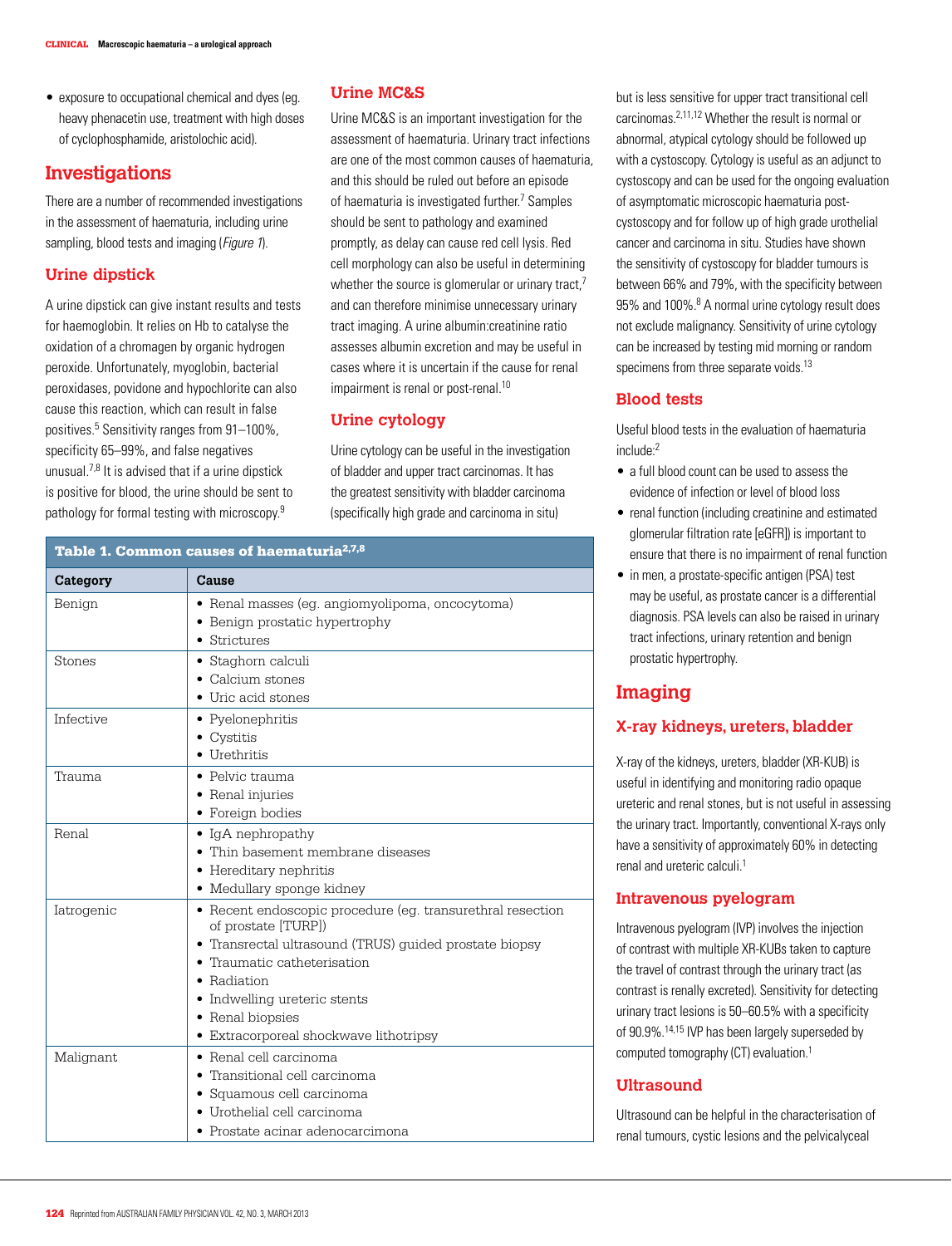

system looking specifically for hydronephrosis and moderately large bladder lesions such as stones or tumours. It also allows for general but limited assessment of the prostate gland and the effects of bladder emptying. Ultrasound usually requires follow up with a corresponding CT scan.<sup>1</sup> Results are operator dependant. Ultrasound has a 40% sensitivity for identifying renal tumours, but this can range from 0–57% depending on the size of the lesion.<sup>8</sup> Ultrasound can also be useful in the investigation of haematuria in pregnant women, children and low risk patients, and does not have the risk of radiation or contrast reaction. Ultrasound has a lower diagnostic yield and is less sensitive for ureteric and bladder tumours compared to CT. Therefore it is the second investigative modality of choice if CT is unavailable.

#### **CT kidney, ureters, bladder**

Computed tomography of the kidneys, ureters, bladder (CT-KUB) is a non-contrast study – the current gold standard in identifying ureteric and renal stones, with a 94–98% sensitivity.<sup>2</sup> However, it has a much lower sensitivity in identifying genitourinary malignancies and lesions.7

#### **CT intravenous pyelogram**

Computed tomography IVP (CT-IVP), also known as a CT urogram, is the preferred modality of imaging the renal tract for the detection of genitourinary malignancy and disease.<sup>1,2,5</sup> It combines the benefits of CT-KUB with an IVP and can visualise the collecting system, ureteric and pelvicalyceal surfaces. Sensitivity for detecting pathology in patients with haematuria varies from 94.1–100%, with a 97.4% specificity.<sup>14,15</sup>

# **Cystoscopy**

Cystoscopy visualises the entire bladder and is an effective way to diagnose urethral and bladder pathology and requires referral to a urologist (Figure 2). Flexible cystoscopy can be performed under local anaesthetic. Tissue can be biopsied for further analysis during the procedure, although



Figure 2. Endoscopic view of bladder tumours Image courtesy Western & Central Melbourne Integrated Cancer Service

inadequate tissue sampling is a common problem. Rigid cystoscopy is performed under a general anaesthetic and is typically indicated for lesions seen on imaging or flexible cystoscopy, and in cases where a biopsy or tumour resection is anticipated. It can also identify strictures or a source of bleeding from the bladder wall, prostate and ureters. It is recommended in patients with haematuria for those aged more than 40 years, or who have risk factors for urinary tract or bladder cancer.<sup>2</sup>

# **Initial management**

Most episodes of haematuria will settle conservatively with no acute intervention required. A smaller percentage with more significant haematuria (including a high risk of clot retention, haemodynamic instability, a drop in haemoglobin, or cardiovascular symptoms) will require hospital admission for continuous bladder irrigation and management of symptomatic anaemia. The most common acute emergency presentation of haematuria is acute urinary retention secondary to blood clots (clot retention). This typically presents with acute abdominal pain and an inability to urinate. In these cases, patients will also need catheter insertion and continuous irrigation. Blood transfusions may also be required. In severe cases, patients may require emergency cystoscopy and diathermy if they are not responding to conservative management.16 It is also important to determine and treat the underlying cause.

# **Urinary tract infection**

Any urinary tract infection should be treated empirically, with treatment modified if needed